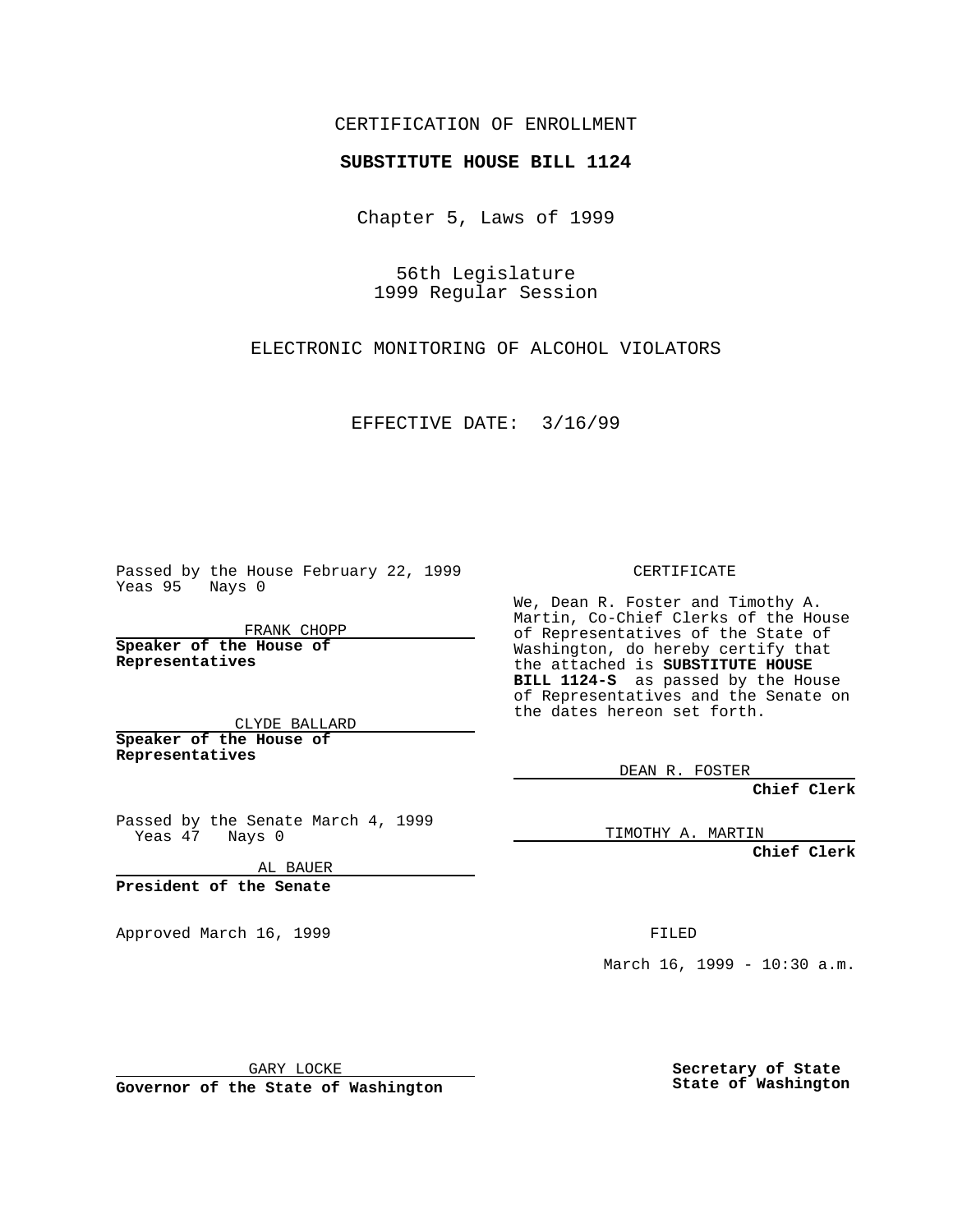## **SUBSTITUTE HOUSE BILL 1124** \_\_\_\_\_\_\_\_\_\_\_\_\_\_\_\_\_\_\_\_\_\_\_\_\_\_\_\_\_\_\_\_\_\_\_\_\_\_\_\_\_\_\_\_\_\_\_

\_\_\_\_\_\_\_\_\_\_\_\_\_\_\_\_\_\_\_\_\_\_\_\_\_\_\_\_\_\_\_\_\_\_\_\_\_\_\_\_\_\_\_\_\_\_\_

Passed Legislature - 1999 Regular Session

## **State of Washington 56th Legislature 1999 Regular Session**

**By** House Committee on Judiciary (originally sponsored by Representatives Constantine, Sheahan, Ballasiotes, Lantz, McDonald, Lambert, Stensen, Hurst and Esser)

Read first time 02/12/1999.

 AN ACT Relating to correcting electronic monitoring provisions in the penalty schedule for alcohol violators; reenacting and amending RCW 46.61.5055; and declaring an emergency.

BE IT ENACTED BY THE LEGISLATURE OF THE STATE OF WASHINGTON:

 **Sec. 1.** RCW 46.61.5055 and 1998 c 215 s 1, 1998 c 214 s 1, 1998 c 211 s 1, 1998 c 210 s 4, 1998 c 207 s 1, and 1998 c 206 s 1 are each reenacted and amended to read as follows:

 (1) A person who is convicted of a violation of RCW 46.61.502 or 46.61.504 and who has no prior offense within seven years shall be punished as follows:

 (a) In the case of a person whose alcohol concentration was less than 0.15, or for whom for reasons other than the person's refusal to take a test offered pursuant to RCW 46.20.308 there is no test result indicating the person's alcohol concentration:

 (i) By imprisonment for not less than one day nor more than one year. Twenty-four consecutive hours of the imprisonment may not be suspended or deferred unless the court finds that the imposition of this mandatory minimum sentence would impose a substantial risk to the offender's physical or mental well-being. Whenever the mandatory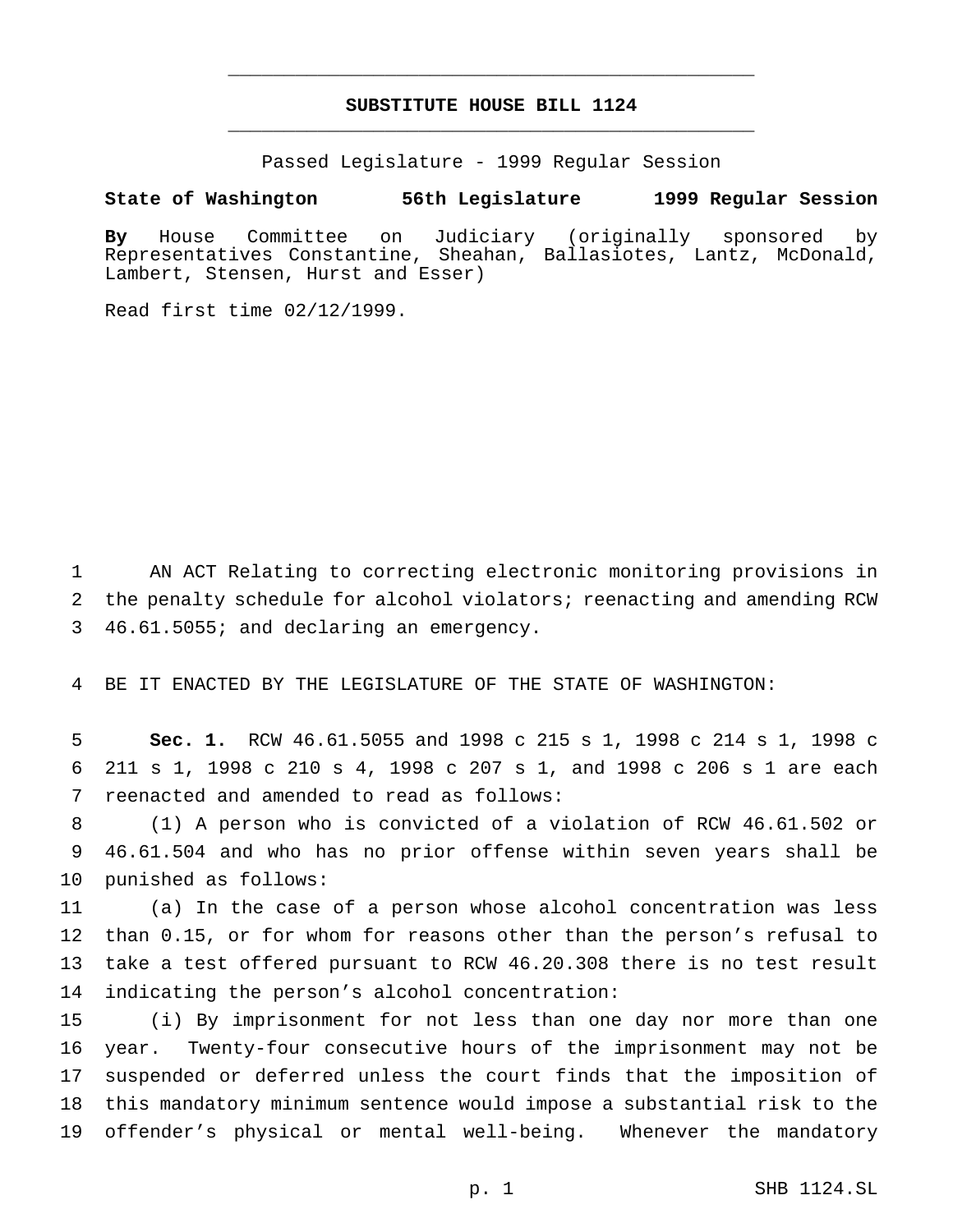minimum sentence is suspended or deferred, the court shall state in writing the reason for granting the suspension or deferral and the facts upon which the suspension or deferral is based. In lieu of the mandatory minimum term of imprisonment required under this subsection (1)(a)(i), the court may order not less than fifteen days of electronic home monitoring. The offender shall pay the cost of electronic home monitoring. The county or municipality in which the penalty is being imposed shall determine the cost. The court may also require the offender's electronic home monitoring device to include an alcohol detection breathalyzer, and the court may restrict the amount of alcohol the offender may consume during the time the offender is on 12 electronic home monitoring; and

 (ii) By a fine of not less than three hundred fifty dollars nor more than five thousand dollars. Three hundred fifty dollars of the fine may not be suspended or deferred unless the court finds the 16 offender to be indigent; and

 (iii) By suspension of the offender's license or permit to drive, or suspension of any nonresident privilege to drive, for a period of ninety days. The period of license, permit, or privilege suspension may not be suspended. The court shall notify the department of licensing of the conviction, and upon receiving notification of the conviction the department shall suspend the offender's license, permit, or privilege; or

 (b) In the case of a person whose alcohol concentration was at least 0.15, or for whom by reason of the person's refusal to take a test offered pursuant to RCW 46.20.308 there is no test result indicating the person's alcohol concentration:

 (i) By imprisonment for not less than two days nor more than one year. Two consecutive days of the imprisonment may not be suspended or deferred unless the court finds that the imposition of this mandatory minimum sentence would impose a substantial risk to the offender's physical or mental well-being. Whenever the mandatory minimum sentence is suspended or deferred, the court shall state in writing the reason for granting the suspension or deferral and the facts upon which the suspension or deferral is based. In lieu of the mandatory minimum term of imprisonment required under this subsection (1)(b)(i), the court may order not less than thirty days of electronic home monitoring. The offender shall pay the cost of electronic home monitoring. The county or municipality in which the penalty is being imposed shall determine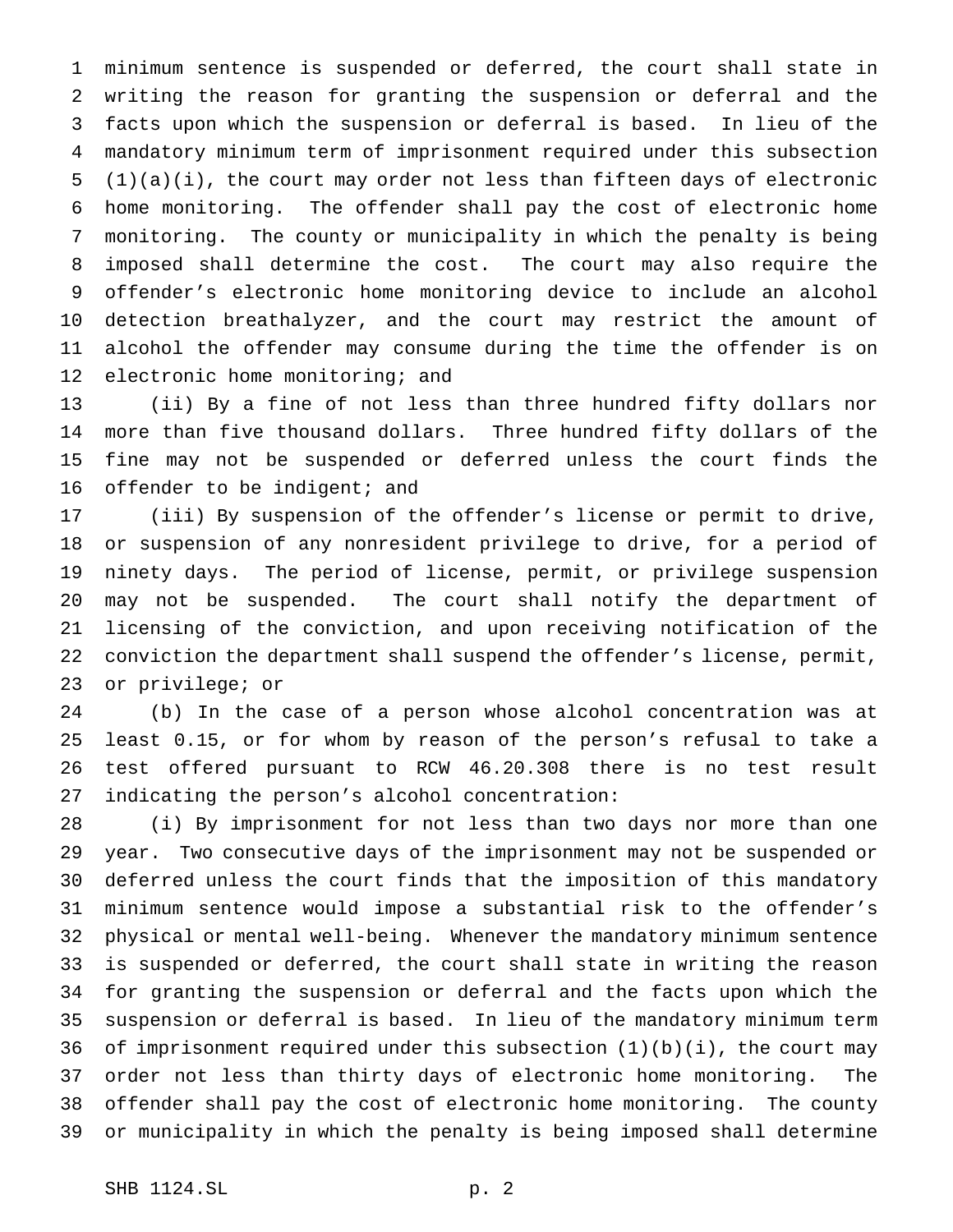the cost. The court may also require the offender's electronic home monitoring device to include an alcohol detection breathalyzer, and the court may restrict the amount of alcohol the offender may consume during the time the offender is on electronic home monitoring; and

 (ii) By a fine of not less than five hundred dollars nor more than five thousand dollars. Five hundred dollars of the fine may not be suspended or deferred unless the court finds the offender to be indigent; and

 (iii) By revocation of the offender's license or permit to drive, or suspension of any nonresident privilege to drive, for a period of one year. The period of license, permit, or privilege suspension may not be suspended. The court shall notify the department of licensing of the conviction, and upon receiving notification of the conviction the department shall suspend the offender's license, permit, or privilege; and

(iv) By a court-ordered restriction under RCW 46.20.720.

 (2) A person who is convicted of a violation of RCW 46.61.502 or 46.61.504 and who has one prior offense within seven years shall be punished as follows:

 (a) In the case of a person whose alcohol concentration was less than 0.15, or for whom for reasons other than the person's refusal to take a test offered pursuant to RCW 46.20.308 there is no test result indicating the person's alcohol concentration:

 (i) By imprisonment for not less than thirty days nor more than one year and sixty days of electronic home monitoring. The offender shall pay for the cost of the electronic monitoring. The county or municipality where the penalty is being imposed shall determine the cost. The court may also require the offender's electronic home monitoring device include an alcohol detection breathalyzer, and may restrict the amount of alcohol the offender may consume during the time the offender is on electronic home monitoring. Thirty days of imprisonment and sixty days of electronic home monitoring may not be suspended or deferred unless the court finds that the imposition of this mandatory minimum sentence would impose a substantial risk to the offender's physical or mental well-being. Whenever the mandatory minimum sentence is suspended or deferred, the court shall state in writing the reason for granting the suspension or deferral and the facts upon which the suspension or deferral is based; and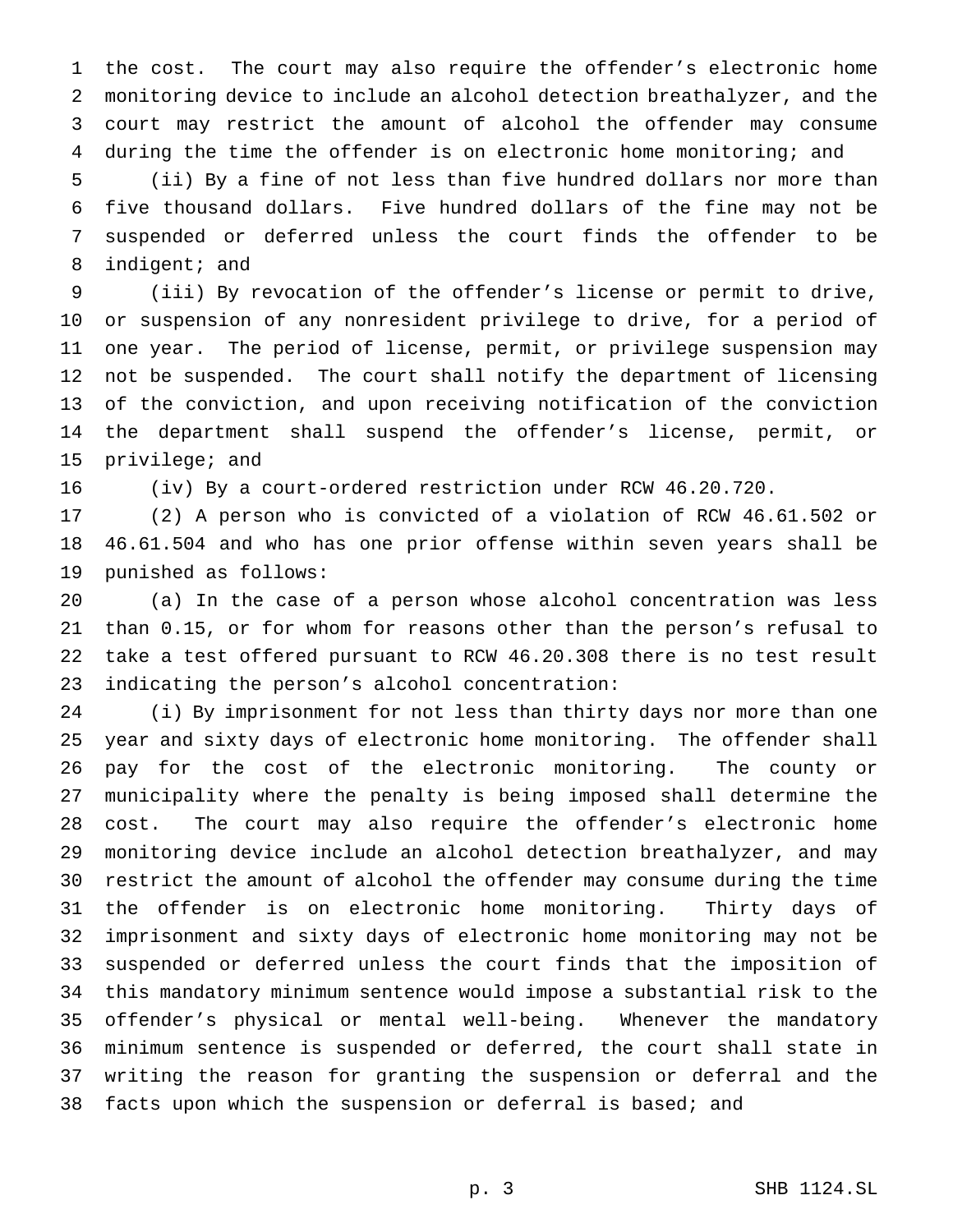(ii) By a fine of not less than five hundred dollars nor more than five thousand dollars. Five hundred dollars of the fine may not be suspended or deferred unless the court finds the offender to be indigent; and

 (iii) By revocation of the offender's license or permit to drive, or suspension of any nonresident privilege to drive, for a period of two years. The period of license, permit, or privilege revocation may not be suspended. The court shall notify the department of licensing of the conviction, and upon receiving notification of the conviction the department shall revoke the offender's license, permit, or privilege; and

(iv) By a court-ordered restriction under RCW 46.20.720; or

 (b) In the case of a person whose alcohol concentration was at least 0.15, or for whom by reason of the person's refusal to take a test offered pursuant to RCW 46.20.308 there is no test result indicating the person's alcohol concentration:

 (i) By imprisonment for not less than forty-five days nor more than one year and ninety days of electronic home monitoring. The offender shall pay for the cost of the electronic monitoring. The county or municipality where the penalty is being imposed shall determine the cost. The court may also require the offender's electronic home monitoring device include an alcohol detection breathalyzer, and may restrict the amount of alcohol the offender may consume during the time the offender is on electronic home monitoring. Forty-five days of imprisonment and ninety days of electronic home monitoring may not be suspended or deferred unless the court finds that the imposition of this mandatory minimum sentence would impose a substantial risk to the offender's physical or mental well-being. Whenever the mandatory minimum sentence is suspended or deferred, the court shall state in writing the reason for granting the suspension or deferral and the facts upon which the suspension or deferral is based; and

 (ii) By a fine of not less than seven hundred fifty dollars nor more than five thousand dollars. Seven hundred fifty dollars of the fine may not be suspended or deferred unless the court finds the 35 offender to be indigent; and

 (iii) By revocation of the offender's license or permit to drive, or suspension of any nonresident privilege to drive, for a period of nine hundred days. The period of license, permit, or privilege revocation may not be suspended. The court shall notify the department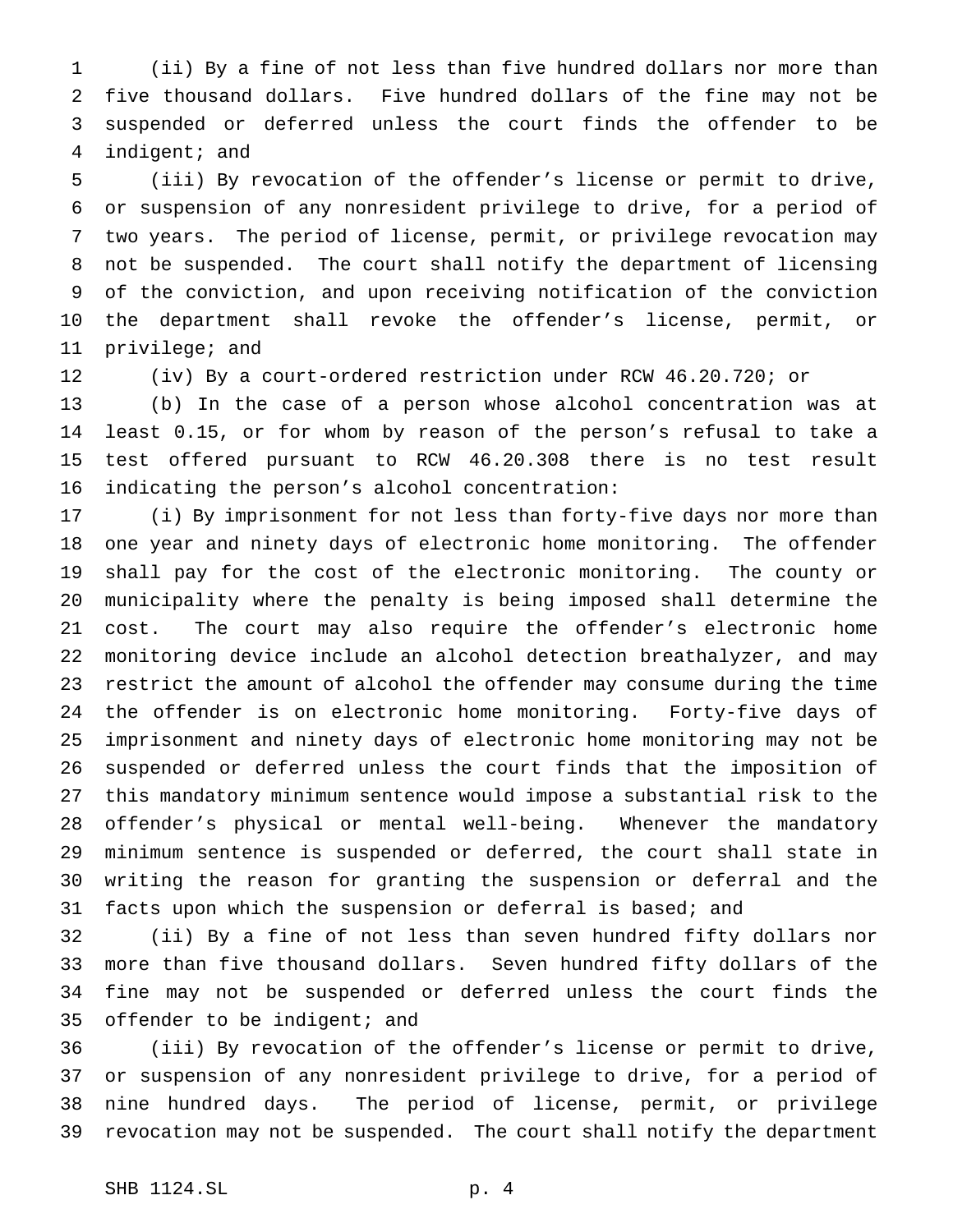of licensing of the conviction, and upon receiving notification of the conviction the department shall revoke the offender's license, permit, or privilege; and

(iv) By a court-ordered restriction under RCW 46.20.720.

 (3) A person who is convicted of a violation of RCW 46.61.502 or 46.61.504 and who has two or more prior offenses within seven years shall be punished as follows:

 (a) In the case of a person whose alcohol concentration was less than 0.15, or for whom for reasons other than the person's refusal to take a test offered pursuant to RCW 46.20.308 there is no test result indicating the person's alcohol concentration:

 (i) By imprisonment for not less than ninety days nor more than one year and one hundred twenty days of electronic home monitoring. The offender shall pay for the cost of the electronic monitoring. The county or municipality where the penalty is being imposed shall determine the cost. The court may also require the offender's electronic home monitoring device include an alcohol detection breathalyzer, and may restrict the amount of alcohol the offender may consume during the time the offender is on electronic home monitoring. Ninety days of imprisonment and one hundred twenty days of electronic home monitoring may not be suspended or deferred unless the court finds that the imposition of this mandatory minimum sentence would impose a substantial risk to the offender's physical or mental well-being. Whenever the mandatory minimum sentence is suspended or deferred, the court shall state in writing the reason for granting the suspension or 26 deferral and the facts upon which the suspension or deferral is based; and

 (ii) By a fine of not less than one thousand dollars nor more than five thousand dollars. One thousand dollars of the fine may not be suspended or deferred unless the court finds the offender to be indigent; and

 (iii) By revocation of the offender's license or permit to drive, or suspension of any nonresident privilege to drive, for a period of three years. The period of license, permit, or privilege revocation may not be suspended. The court shall notify the department of licensing of the conviction, and upon receiving notification of the conviction the department shall revoke the offender's license, permit, or privilege; and

(iv) By a court-ordered restriction under RCW 46.20.720; or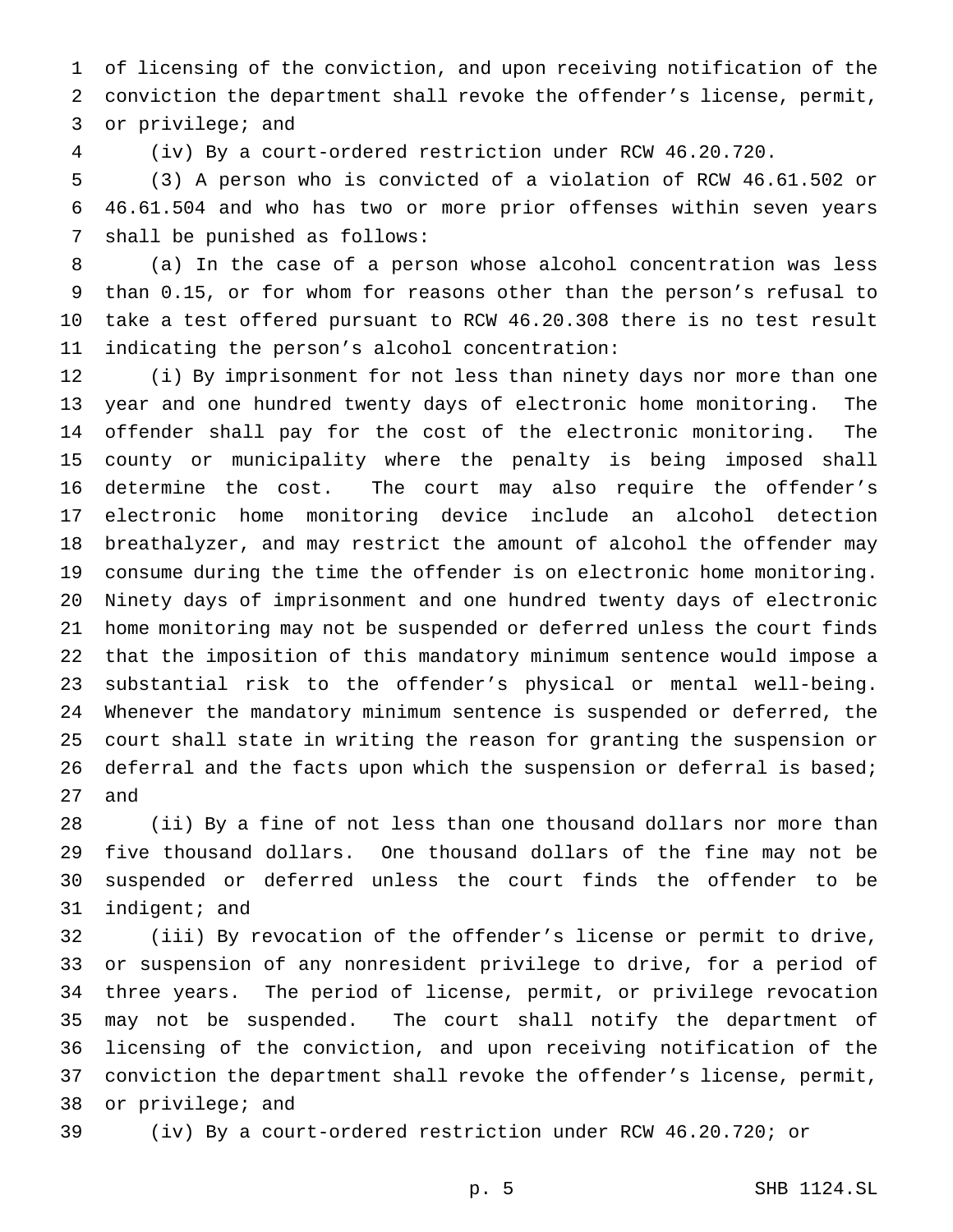(b) In the case of a person whose alcohol concentration was at least 0.15, or for whom by reason of the person's refusal to take a test offered pursuant to RCW 46.20.308 there is no test result indicating the person's alcohol concentration:

 (i) By imprisonment for not less than one hundred twenty days nor more than one year and one hundred fifty days of electronic home monitoring. The offender shall pay for the cost of the electronic monitoring. The county or municipality where the penalty is being imposed shall determine the cost. The court may also require the offender's electronic home monitoring device include an alcohol detection breathalyzer, and may restrict the amount of alcohol the offender may consume during the time the offender is on electronic home monitoring. One hundred twenty days of imprisonment and one hundred fifty days of electronic home monitoring may not be suspended or deferred unless the court finds that the imposition of this mandatory minimum sentence would impose a substantial risk to the offender's physical or mental well-being. Whenever the mandatory minimum sentence is suspended or deferred, the court shall state in writing the reason for granting the suspension or deferral and the facts upon which the 20 suspension or deferral is based; and

 (ii) By a fine of not less than one thousand five hundred dollars nor more than five thousand dollars. One thousand five hundred dollars of the fine may not be suspended or deferred unless the court finds the 24 offender to be indigent; and

 (iii) By revocation of the offender's license or permit to drive, or suspension of any nonresident privilege to drive, for a period of four years. The period of license, permit, or privilege revocation may not be suspended. The court shall notify the department of licensing of the conviction, and upon receiving notification of the conviction the department shall revoke the offender's license, permit, or privilege; and

(iv) By a court-ordered restriction under RCW 46.20.720.

 (4) In exercising its discretion in setting penalties within the limits allowed by this section, the court shall particularly consider the following:

 (a) Whether the person's driving at the time of the offense was responsible for injury or damage to another or another's property; and (b) Whether the person was driving or in physical control of a vehicle with one or more passengers at the time of the offense.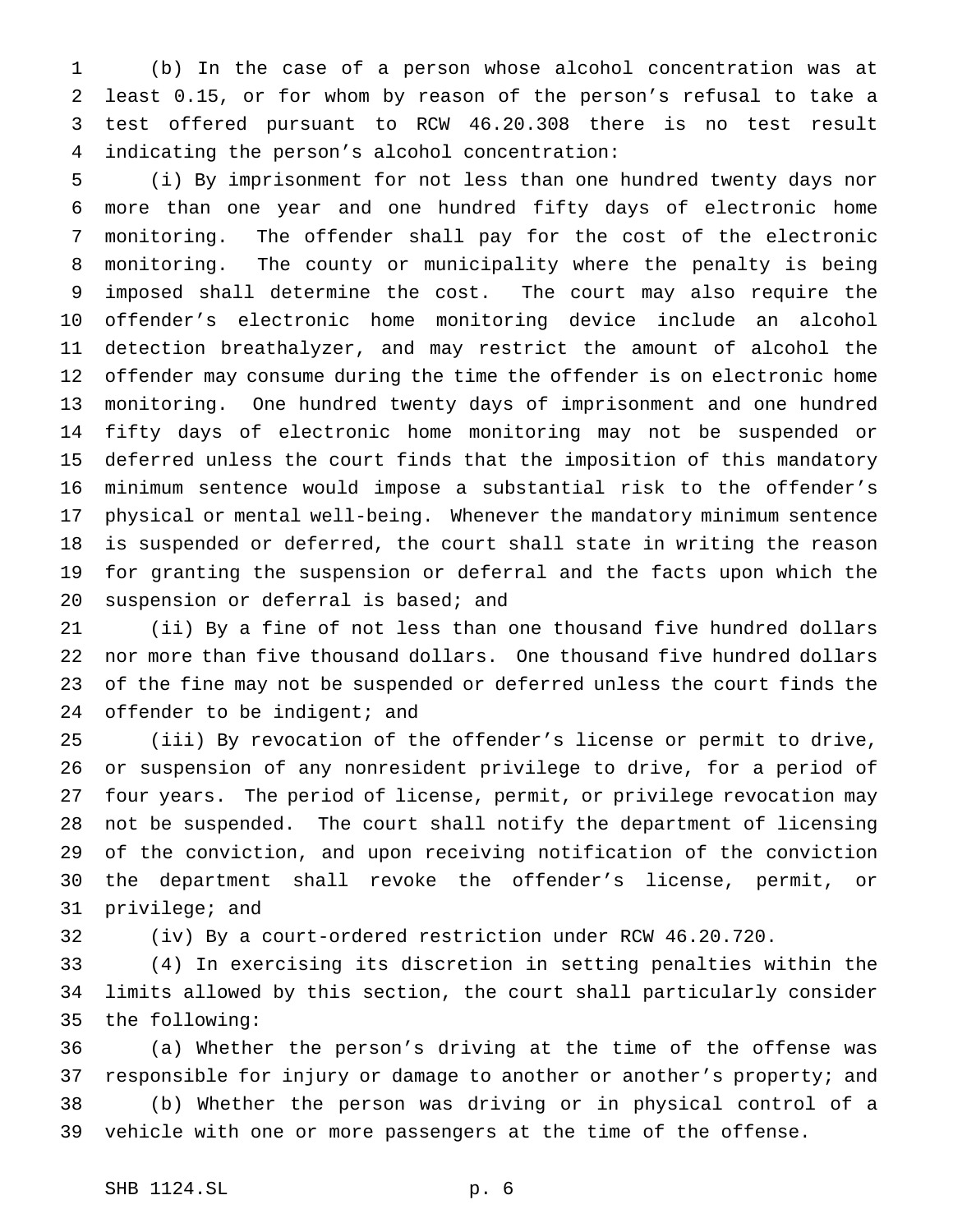(5) An offender punishable under this section is subject to the alcohol assessment and treatment provisions of RCW 46.61.5056.

 (6) After expiration of any period of suspension or revocation of the offender's license, permit, or privilege to drive required by this section, the department shall place the offender's driving privilege in probationary status pursuant to RCW 46.20.355.

 (7)(a) In addition to any nonsuspendable and nondeferrable jail sentence required by this section, whenever the court imposes less than one year in jail, the court shall also suspend but shall not defer a period of confinement for a period not exceeding five years. The court shall impose conditions of probation that include: (i) Not driving a motor vehicle within this state without a valid license to drive and proof of financial responsibility for the future; (ii) not driving a motor vehicle within this state while having an alcohol concentration of 0.08 or more within two hours after driving; and (iii) not refusing to submit to a test of his or her breath or blood to determine alcohol concentration upon request of a law enforcement officer who has reasonable grounds to believe the person was driving or was in actual physical control of a motor vehicle within this state while under the influence of intoxicating liquor. The court may impose conditions of probation that include nonrepetition, installation of an ignition interlock or other biological or technical device on the probationer's motor vehicle, alcohol or drug treatment, supervised probation, or other conditions that may be appropriate. The sentence may be imposed in whole or in part upon violation of a condition of probation during the suspension period.

 (b) For each violation of mandatory conditions of probation under 28 (a)(i) and (ii) or  $(a)(i)$  and (iii) of this subsection, the court shall order the convicted person to be confined for thirty days, which shall not be suspended or deferred.

 (c) For each incident involving a violation of a mandatory condition of probation imposed under this subsection, the license, permit, or privilege to drive of the person shall be suspended by the court for thirty days or, if such license, permit, or privilege to drive already is suspended, revoked, or denied at the time the finding of probation violation is made, the suspension, revocation, or denial then in effect shall be extended by thirty days. The court shall notify the department of any suspension, revocation, or denial or any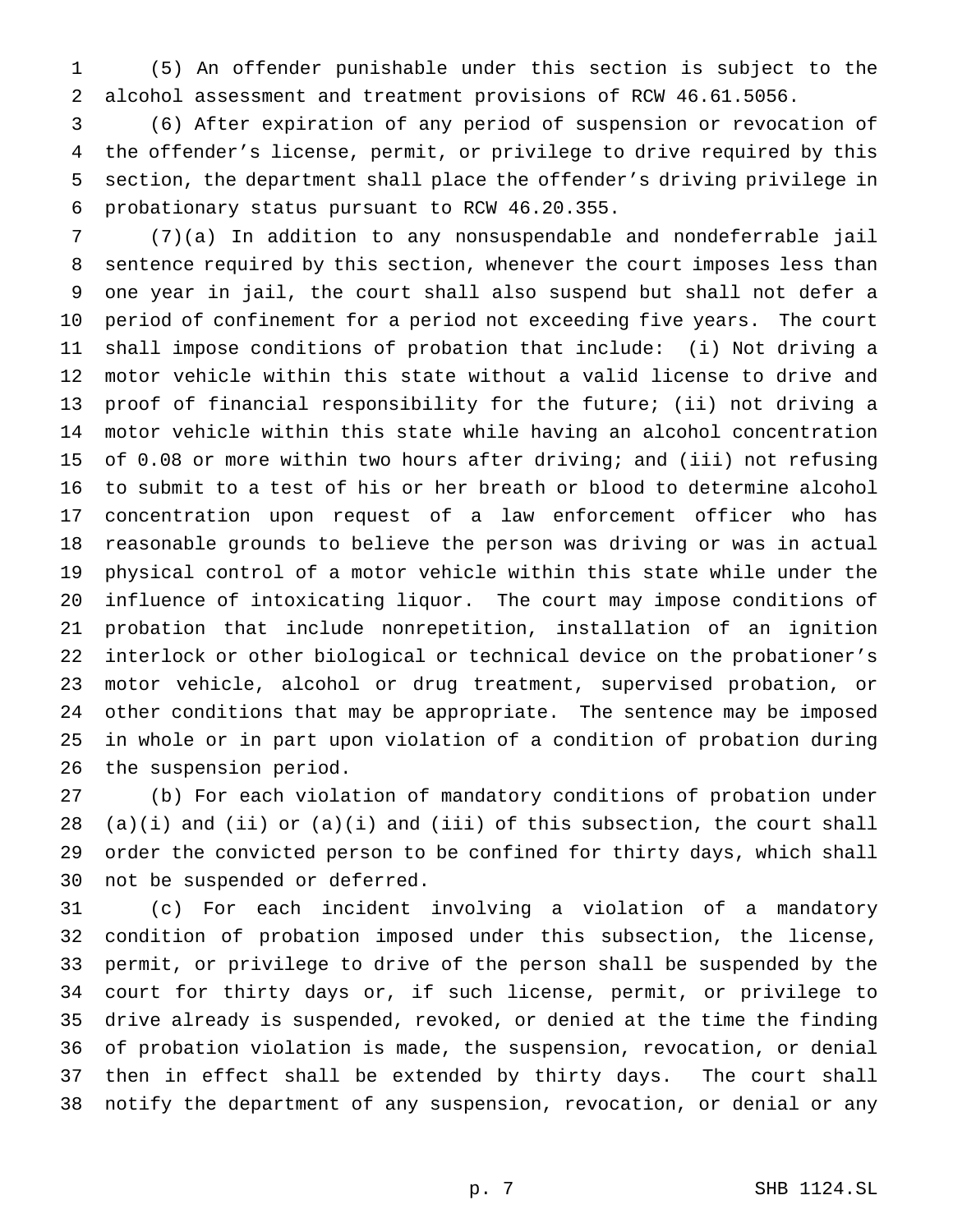extension of a suspension, revocation, or denial imposed under this subsection.

 (8) A court may waive the electronic home monitoring requirements of this chapter when:

 (a) The offender does not have a dwelling, telephone service, or any other necessity to operate an electronic home monitoring system;

(b) The offender does not reside in the state of Washington; or

8 (c) The court determines that there is reason to believe that the offender would violate the conditions of the electronic home monitoring penalty.

11 Whenever the mandatory minimum term of electronic home monitoring is waived, the court shall state in writing the reason for granting the waiver and the facts upon which the waiver is based, and shall impose 14 an alternative sentence with similar punitive consequences. The alternative sentence may include, but is not limited to, additional 16 jail time, work crew, or work camp.

17 Whenever the combination of jail time and electronic home monitoring or alternative sentence would exceed three hundred sixty-19 five days, the offender shall serve the jail portion of the sentence first, and the electronic home monitoring or alternative portion of the sentence shall be reduced so that the combination does not exceed three

hundred sixty-five days.

(9) For purposes of this section:

24 (a) (("Electronic home monitoring" shall not be considered 25 confinement as defined in RCW 9.94A.030;

(b)) A "prior offense" means any of the following:

 (i) A conviction for a violation of RCW 46.61.502 or an equivalent local ordinance;

 (ii) A conviction for a violation of RCW 46.61.504 or an equivalent local ordinance;

 (iii) A conviction for a violation of RCW 46.61.520 committed while under the influence of intoxicating liquor or any drug;

 (iv) A conviction for a violation of RCW 46.61.522 committed while under the influence of intoxicating liquor or any drug;

 (v) A conviction for a violation of RCW 46.61.5249, 46.61.500, or 9A.36.050 or an equivalent local ordinance, if the conviction is the result of a charge that was originally filed as a violation of RCW 46.61.502 or 46.61.504, or an equivalent local ordinance, or of RCW 46.61.520 or 46.61.522;